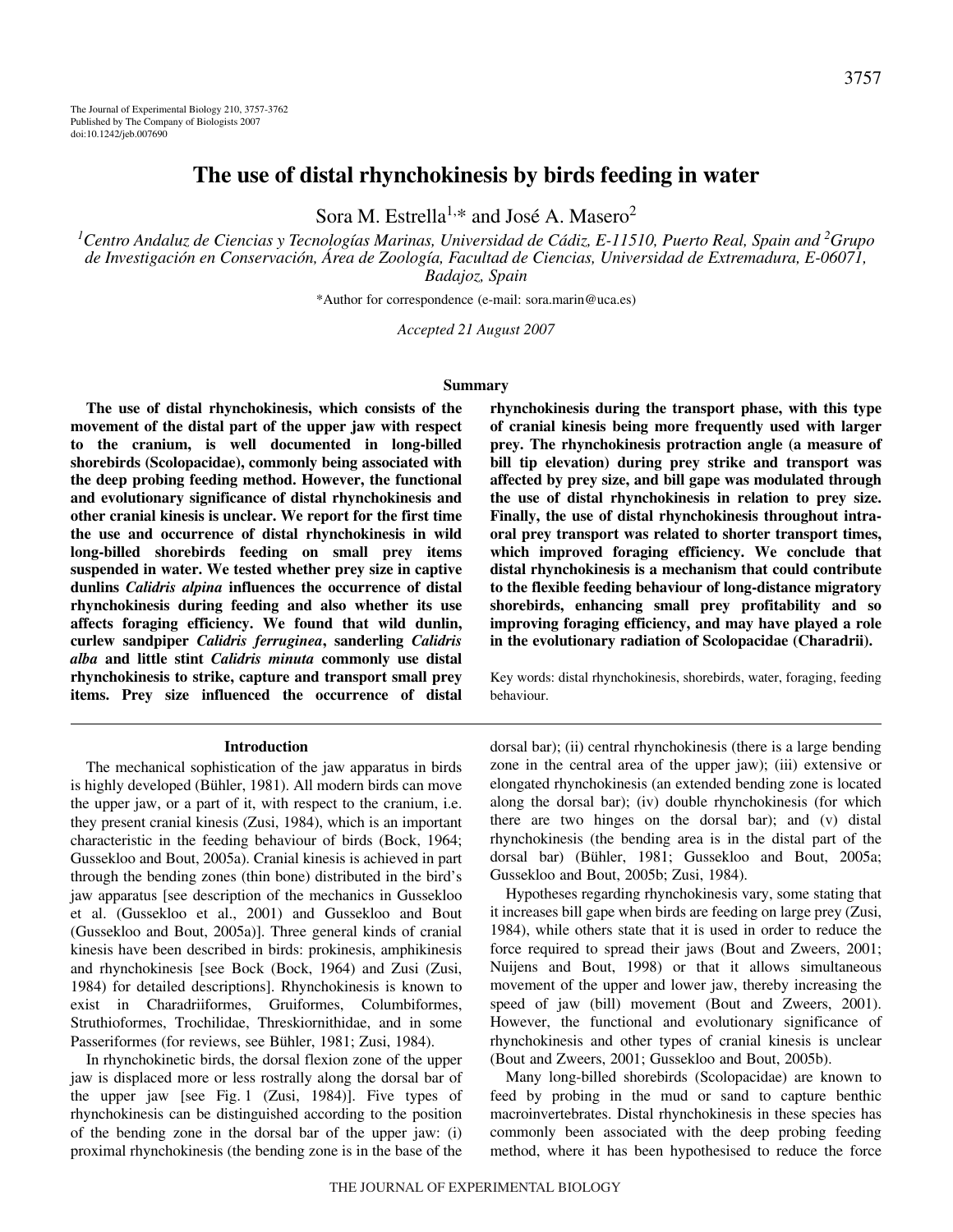needed to open the bill (Zweers and Gerritsen, 1997), as well as improving the grip on food items within the substratum (Burton, 1974; Zusi, 1984; Zweers and Gerritsen, 1997).

Most hypotheses regarding the function and benefits of rhynchokinesis are scarcely substantiated by direct observations (for reviews, see Bout and Zweers, 2001; Gussekloo and Bout, 2005a; Gussekloo and Bout, 2005b), and field and experimental analyses of distal rhynchokinesis with respect to feeding behaviour are lacking. For example, although many long-billed shorebirds commonly also feed in the water column (Cramp and Simmons, 1983; Piersma et al., 1996), to the best of our knowledge, no published data on the use of distal rhynchokinesis in shorebirds feeding on prey items suspended in water exist.

In this study we report for the first time the use and occurrence of distal rhynchokinesis in wild long-billed shorebirds feeding on small prey items suspended in water. We experimentally tested in the laboratory whether the occurrence of distal rhynchokinesis during feeding was affected by prey size, and whether these birds varied the protraction or upward angle in relation to prey size. In accordance with Zusi (Zusi, 1984), we predicted that the protraction of the bill tip during the strike and transport phases would be greater with larger sized prey. Finally, we tested whether the use of distal rhynchokinesis affected the intra-oral prey transport times in captive dunlins, which would in turn affect their foraging efficiency.

### **Materials and methods**

#### *Field data collection*

During spring and summer periods from 2002 to 2004, random long-distance migratory shorebirds of the species curlew sandpiper (*Calidris ferruginea* L., *N*=22), dunlin (*Calidris alpina* L., *N*=19), sanderling (*Calidris alba* L., *N*=16) and little stint (*Calidris minuta* L., *N*=13) were filmed during daylight (between 09:00 and 12:00 h GMT) feeding actively at high rates (38–102 prey items  $min^{-1}$ ) in the water column of hypersaline pans in south western Spain [see Masero (Masero, 2003) for details regarding the study area], from a vehicle and at a distance of less than 30 m. Each individual was recorded for periods ranging from 30 to 60 s at 25 frames  $s^{-1}$  using a JVC digital video camera (JVC GR-DVL145EG optical zoom  $\times 16$ , Victory Company of Japan, Ltd, Yokohama, Kanagawa, Japan).

#### *Field film analysis*

The video camera was capable of de-interlacing each frame in two, resulting in 50 images  $s^{-1}$ . Viewing the sequences frame by frame allowed us to describe the use and examine the occurrence of distal rhynchokinesis in wild birds feeding on small prey items (mainly the crustacean brine shrimp *Artemia* spp.) suspended in the water column. We considered that distal rhynchokinesis was being employed during the feeding process (prey strike, capture and transport) when the distal part (tip) of the upper jaw was elevated or depressed independently of the rest of the upper jaw.

## *Laboratory experiment*

Four dunlins were captured in Cádiz Bay Natural Park in November 2003, and maintained in captivity in a  $1.80 \text{ m} \times 0.92 \text{ m} \times 0.92 \text{ m}$  indoor aviary. Fresh and saline water, brine shrimps and living fly larvae were offered *ad libitum* for bathing, drinking and feeding. Dunlins were weighed regularly, and no significant weight loss was found in any bird throughout the experiment.

The experimental prey was brine shrimp, a naturally occurring and common aquatic prey of shorebirds (Masero, 2003; Sánchez et al., 2006; Verkuil et al., 2003). We placed a large amount of live brine shrimps into a plastic tray with hypersaline water, and many of them were sorted visually by hand into four size classes. Randomly, individuals from each size class were set aside in order to accurately determine the mean body length  $(\pm s.d.)$  of brine shrimps under a binocular microscope equipped with an ocular micrometer. Mean values were: size class 1, 4.10±0.52 mm (range: 3.50–4.99 mm; *N*=12); size class 2, 5.34±0.04 mm (range: 5.32–5.40 mm; *N*=14), size class 3, 6.85±0.35 mm (range: 6.00–7.00 mm;  $N=8$ ); and size class 4,  $8.89\pm0.46$  mm (range: 7.98–9.50 mm;  $N=10$ ).

Trials were carried out in a  $0.90 \text{ m} \times 0.30 \text{ m} \times 0.40 \text{ m}$  cage, which was completely closed off so as to avoid birds being disturbed by researchers in the vicinity of the cage. A light source simulating natural light was situated in the ceiling of the cage. All the trials were carried out in the afternoon, from 16:00 h. In order to encourage the birds to feed during the trials, food was removed around 11:00 h [see van Gils et al. (van Gils et al., 2003) for similar procedure]. Before birds were placed in the experimental cage, they were held in dark boxes for an hour to recover from capture stress [see similar procedure in Piersma et al. (Piersma et al., 2003)]. Between 15 and 20 live brine shrimps of each class size were offered randomly to the experimental individuals in a  $71.6 \text{ cm}^2$  Petri dish (0.5 cm deep water) placed in the cage. Water salinity and temperature were kept as near as possible to constant (salinity: 36‰; mean temperature: 18.7±0.93°C).

Captive birds were recorded with the digital video camera mentioned previously. The Petri dish was situated in front of the video camera lens positioned in an opening made in the cage. The area where the Petri dish was located had a white background in order to make the bill more easily visible. We only analysed the sequences where a lateral view of the bird was clear and the bill was perpendicular to the camera.

#### *Captivity film analysis*

During the prey strike and transport phases, the maximum rhynchokinesis protraction angle was measured, taking the dorsal line of the upper jaw as the reference line (Fig.  $1A$ ). The protraction angle was calculated as the obtuse angle made between the distal part of the upper jaw and the dorsal part of the rest of the upper jaw structure (Fig. 1B). Therefore, the smaller the angle, the greater the protraction of the bill tip. The angle vertex was situated in the torsion area (Fig. 1B). Maximum bill gape was defined as the maximum distance between bill tips  $(Fig. 1A)$ .

The extraction of digital images from videotape to PC was made with the program Pinnacle Studio 8.12 (Pinnacle Systems Inc., Mountain View, CA, USA 1998–2003). Rhynchokinesis protraction angle and bill gape measurements were determined with the program Corel Draw 10 (Corel Corporation, Ottawa, Ontario, Canada, 2000). The calibration of bill gape was carried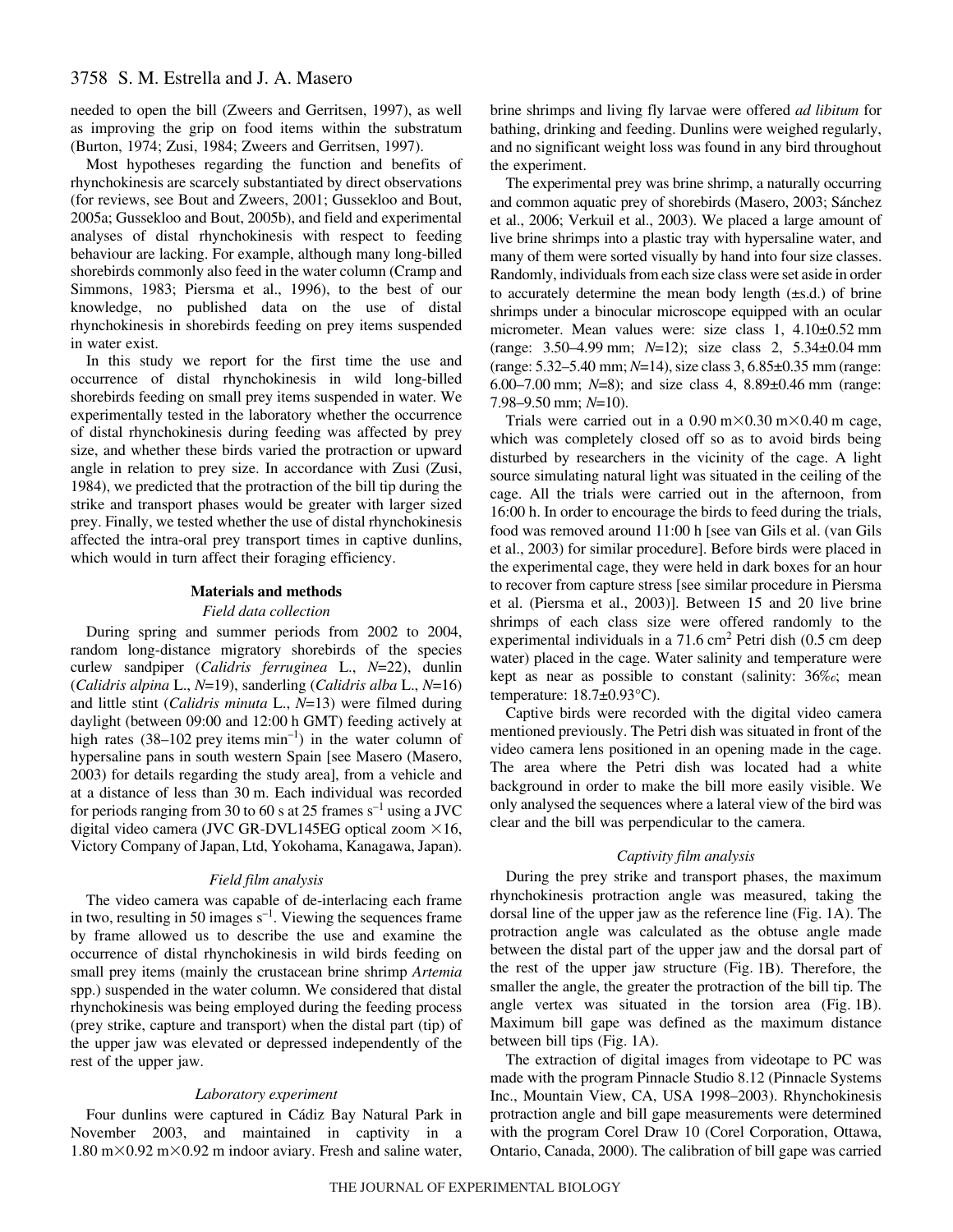

Fig. 1. (A) Schematic drawing of the rhynchokinesis protraction angle  $(\gamma)$  and bill gape (G). (B) Schematic drawing describing the measurement method for the rhynchokinesis protraction angle. The angle vertex (torsion area) is indicated by an arrow.

out using the bill length (culmen) of each individual (Podos et al., 2004).

The effect of the use of distal rhynchokinesis in the prey transport phase was evaluated through the kinematic variable 'time of transport' for the trial size class 3. This size class  $(0.30-0.40$  mg ash-free dry mass) is within the size range for brine shrimps commonly captured by wild shorebirds (Masero and Pérez-Hurtado, 2001; Verkuil et al., 2003). Video films were analysed frame by frame and the use ('yes' or 'no') of distal rhynchokinesis during prey transport and the duration of transport were noted. The intra-oral prey transport began when the prey was held in the tips of the bill out of the water and was completed when the prey was swallowed with the bill closed. All dunlins used a feeding mechanism termed surface tension transport (STT), which relies on the use of the surface tension of a drop of water to convey a single prey contained in it from bill tip to mouth (Estrella et al., 2007; Rubega and Obst, 1993; Rubega, 1997). Although the prey transport time using STT is very small, by making use of the time elapsed between images  $(0.02 \text{ s})$ , calculation of the duration of prey transport from bill tip to mouth is possible (Estrella et al., 2007).

A repeated measurement analysis of variance (RM-ANOVA) in a general linear model (GLM) procedure was used to test the influence of prey size on the occurrence of rhynchokinesis during the feeding process and on the maximum protraction angle. For the latter, we analysed protraction angle as a function of class prey size and phase (strike or transport), including the interaction term 'class prey size  $\times$  phase'. Student's *t*-test for dependent samples was conducted to investigate the influence

## *Use of distal rhynchokinesis in water* 3759

of the use of distal rhynchokinesis on the time of prey transport. Before conducting statistical analyses, occurrence frequencies were arcsine transformed to acquire normality. A mixed linear model was performed to examine the relationship between rhynchokinesis protraction angle and bill gape during prey strike and intra-oral prey transport. In this model, individual identification was entered as a random factor, protraction angle as a covariate and phase (strike or transport) as a fixed factor. To test whether the slopes of the regression lines differed between the two phases, we included the interaction term 'protraction angle  $\times$  phase' in the model. We considered between two and ten prey captures for each of the four birds filmed foraging on four different classes of prey size. Measurements of maximum protraction angle and bill gape in the transport phase from two individuals of the trial prey size classes 1 and 2, and in the strike phase from one individual of trial prey size class 3 were not obtained because the images were not of high enough quality to measure the protraction angle of distal rhynchokinesis. *P* values  $\leq 0.05$  were considered statistically significant. All statistical analyses were performed using Statistica 7.0 (StatSoft, Inc., Tulsa, OK, USA 2004).

#### **Results**

## *Use and occurrence of distal rhynchokinesis in shorebirds feeding in water*

All wild shorebird species filmed used distal rhynchokinesis during the feeding process (Fig. 2). When shorebirds attacked prey located in the upper layers of the water, it was possible to observe that only the distal part of the upper jaw was elevated (Fig. 3A). If the prey was captured using distal rhynchokinesis, the distal part of the upper jaw was depressed, and the prey was gripped in the bill tip (Fig. 3B). During the prey transport event,



Fig. 2. Observed occurrence (mean  $\pm$  s.e.m.) of the use of distal rhynchokinesis in curlew sandpiper (CS), dunlin (Dun), sanderling (San) and little stint (LS) feeding on small prey suspended in the water column in the field during prey strike, capture and transport.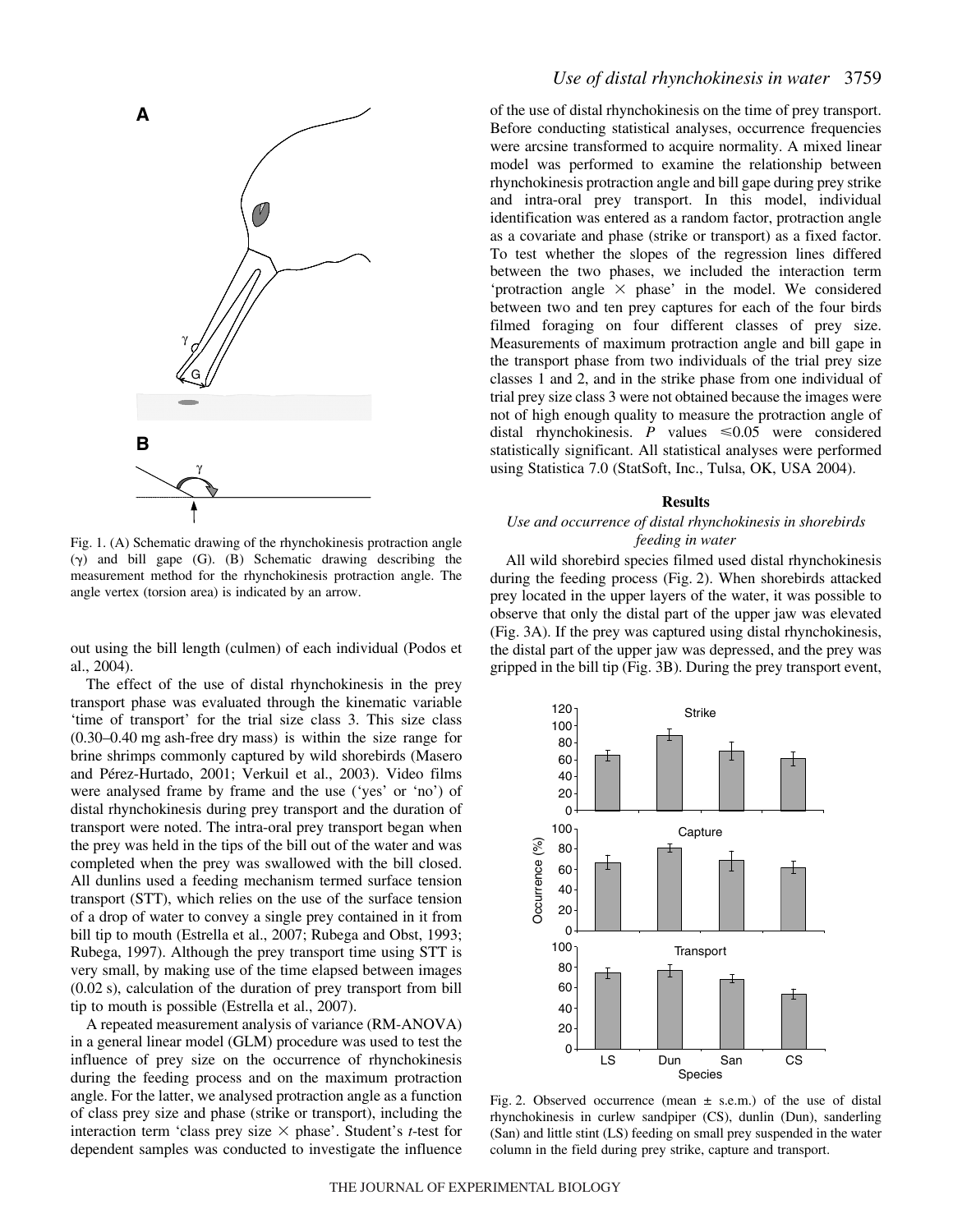## 3760 S. M. Estrella and J. A. Masero





Fig. 3. Digital images showing the use of distal rhynchokinesis during the strike of a prey suspended in the water column (A) and in the transport of a small prey by a Sanderling in the field (C). (B) Use of distal rhynchokinesis to grip a prey in the water column by a dunlin in the laboratory (B). A digital image of a captive dunlin with its bill in the resting position is shown for comparison (D).

the use of distal rhynchokinesis was indicated by the elevation of the upper jaw tip (Fig.  $3C$ ).

In captive dunlins, distal rhynchokinesis was used in 91.6±13.3% (*N*=110), 42.1±32.1% (*N*=105) and 76.1±24.4% (*N*=109) of prey strike, transport and capture events, respectively, following a similar pattern to that in wild birds. The occurrence of distal rhynchokinesis during the strike and capture phases was not affected by prey size (RM-ANOVA, strike: *F*3,9=1.35, *P*=0.31; capture: *F*3,9=2.74, *P*=0.10). However, prey size affected the occurrence of distal rhynchokinesis during the transport phase (RM-ANOVA,  $F_{3.9}$ =18.31, *P*<0.001; Fig. 4), rhynchokinesis being used more often when prey were larger.



Fig. 4. Observed occurrence (mean  $\pm$  s.e.m.) of the use of distal rhynchokinesis in prey transport by dunlins in the laboratory. Values with different letters are significantly different (Tukey's test).

Fig. 5. (A) Effect of prey size and phase (strike or transport) on the rhynchokinesis protraction angle (mean  $\pm$  s.e.m.). Values with different letters are significantly different (Tukey's test). (B) Relationship between bill gape (mean  $\pm$  s.e.m.) and rhynchokinesis protraction angle. Filled circles represent prey strike and open squares represent prey transport.

### *Rhynchokinesis protraction angle, prey size and bill gape*

The rhynchokinesis protraction angle was affected by prey size and phase (RM-ANOVA, prey size:  $F_{3,6}=16.4$ ,  $P<0.01$ ; phase:  $F_{1,2}$ =232.5, *P*<0.01; prey size  $\times$  phase:  $F_{3,6}$ =9.3, *P*<0.05; Fig. 5A), the tip of the upper jaw being more elevated for larger prey. We also found that strike and transport bill gape were negatively correlated with the rhynchokinesis protraction angle (mixed linear model, protraction angle:  $F_{1,23}=17.84$ ,  $P<0.001$ ; Fig. 5B), bill gape and the slopes of the regression lines being similar in the two phases (mixed linear model, phase:  $F_{1,23}=1.58$ , *P*=0.22; phase  $\times$  protraction angle:  $F_{1,23}=1.68$ , *P*=0.21; Fig. 5B).

### *Use of distal rhynchokinesis and duration of prey transport*

The use of distal rhynchokinesis during prey transport affected the duration of transport, this being significantly shorter when birds used distal rhynchokinesis (*t*-test,  $t_{1,3}=3.48$ , *P*<0.05; Fig.  $6$ ).

#### **Discussion**

Long-billed shorebirds feeding on small prey items suspended in water commonly use distal rhynchokinesis while feeding. These results show that the use of distal rhynchokinesis in long-billed migratory shorebirds is not exclusively related to the terrestrial probing feeding technique, as may have been deduced from previous studies (Gussekloo et al., 2001; Zusi, 1984; Zweers and Gerritsen, 1997). Many long-distance migratory shorebirds show flexible and opportunistic feeding habits (Elner and Seaman, 2003; Mathot and Elner, 2004;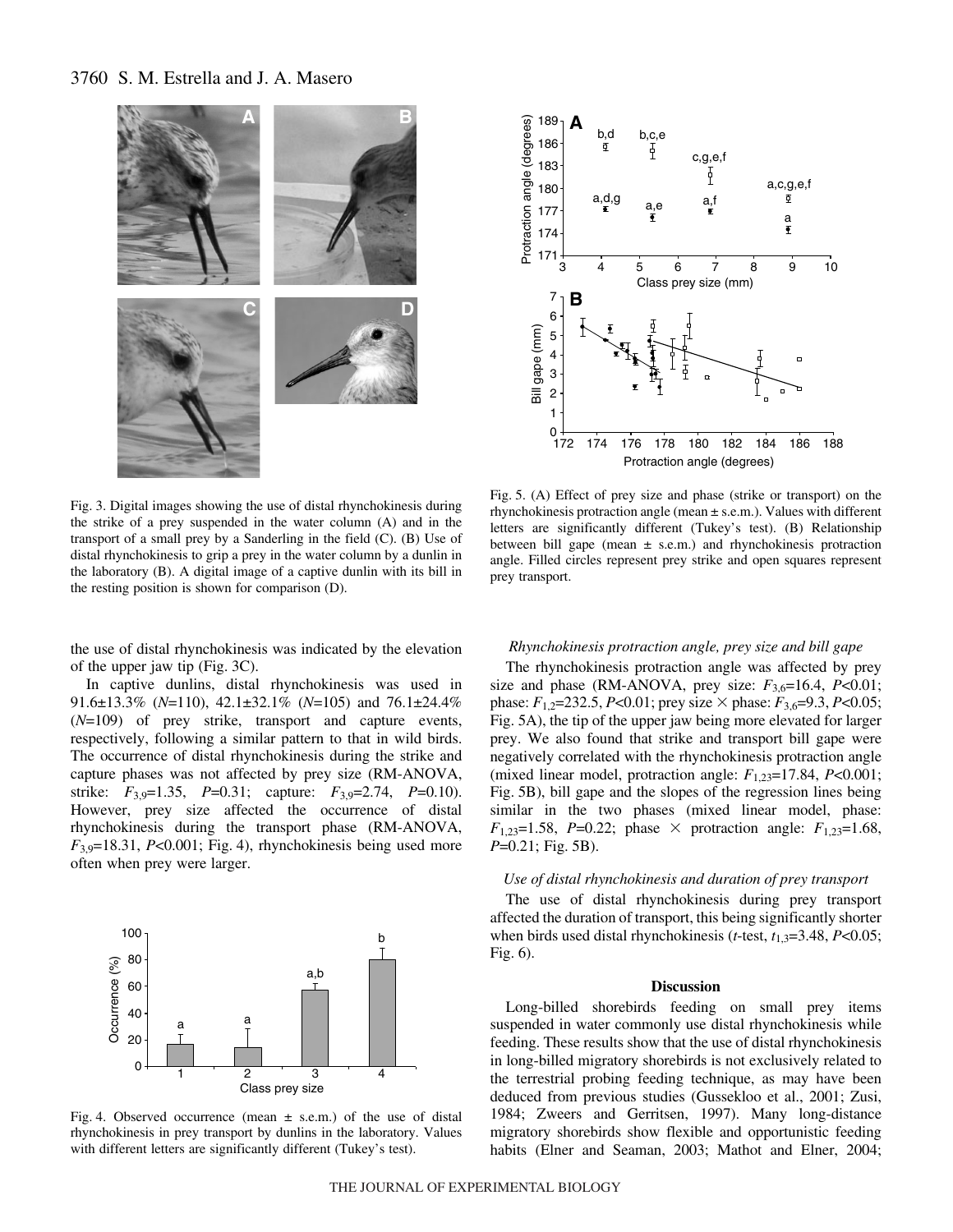

Fig. 6. Effect of the use of distal rhynchokinesis on the intra-oral transport time (mean  $\pm$  s.e.m.) when small prey items are transported using surface tension transport (STT).

Skagen and Oman, 1996), which allow them to take advantage of different habitats and/or prey types and, therefore, successfully face their migrations. The avian jaw apparatus forms part of the feeding system, and the fact that shorebirds use distal rhynchokinesis to strike, capture and handle small prey items in water suggests that this type of cranial kinesis contributes to flexible and opportunistic feeding.

Viscosity and drag forces in the aquatic medium are distinct from those encountered in the terrestrial medium (Vogel, 1994). The use of distal rhynchokinesis by long-billed shorebirds feeding on small prey items suspended in water may be related to economy of movement, as Bout and Zweers (Bout and Zweers, 2001) suggest in reference to upper jaw kinesis in birds. To feed profitably on small prey items, shorebirds must capture and handle them at high rates (e.g. Verkuil et al., 2003; Zwarts and Wanink, 1993), so mechanisms that reduce capture and handling time of small prey items enhance small prey profitability. When a shorebird's bill penetrates the water with the entire jaw open, the resistance must be greater than that encountered when only the distal part of the upper jaw is elevated. Therefore, long-billed shorebird species that use distal rhynchokinesis are theoretically able to take advantage of this reduced resistance and strike a prey item suspended in water faster. In the same way, distal rhynchokinesis may minimise the volume of water required to displace the small prey items suspended in water. Accordingly, distal rhynchokinesis is thought to contribute to enhancing small prey profitability.

Small-sized Sandpipers feeding on small prey items suspended in the water column use the STT mechanism (Estrella et al., 2007; Masero, 2002; Rubega, 1997), which allows them to feed profitably on small prey (Estrella et al., 2007). A characteristic of STT is the presence of jaw spreading to produce an increase in the free surface area of the drop of water (Rubega and Obst, 1993). The increased occurrence of distal rhynchokinesis during the transport of large prey suggests that this type of cranial kinesis contributes to achieving the greater bill gapes required to transport them using STT (J.A.M. and S.M.E., unpublished observations), this being shown by the fact that bill tip elevation increased with prey size.

In shorebirds feeding on small prey items, prey transport time approximates total handling time, since killing or cleaning prey is not necessary (Zwarts and Wanink, 1993). Also, at high prey densities, search time approaches zero, so the handling time can be considered as the inverse of pecking rate (see Zwarts and Wanink, 1993). Since the use of distal rhynchokinesis in birds using STT was related to a diminution of the transport time, the use of distal rhynchokinesis may enhance feeding efficiency in shorebirds using STT.

As indicated, distal rhynchokinesis has commonly been related to the probing technique used by long-billed shorebirds when feeding on prey buried in the substratum. It is probably also used by long-billed shorebirds as they peck prey from the substratum surface. In these situations the use of distal rhynchokinesis may save time in capturing through the adjustment of bill gape to prey size, as has been hypothesised in Clark's nutcrackers *Nucifraga columbiana* (Möller et al., 2001). Moreover, if during pecking or probing the conditions for using STT are met (small prey and substratum with a layer of water or with enough interstitial water to generate a drop of water to transport the prey), the simultaneous use of distal rhynchokinesis and STT may reduce the prey transport time of birds combining the two foraging mechanisms. Therefore, the use of distal rhynchokinesis may also enhance feeding efficiency in terrestrial conditions.

Rubega (Rubega, 1997) postulated that STT may have played a role in the evolutionary radiation of Scolopacidae (a shorebird family with many species equipped with long and needleshaped bills), allowing them to exploit different types of habitat dominated by small prey items suspended in water, which are unprofitable to other groups of shorebirds. If this hypothesis is true, distal rhynchokinesis may also have contributed to this radiation, enabling shorebirds to exploit small prey items buried in the substratum or suspended in the water column.

We are indebted to Macarena Castro for sharing her videotaped field sequences. Thomas Ransome made helpful comments on the first draft of the manuscript. We also thank G. A. Gudmundsson, H. Hoppeler and three anonymous referees for their helpful comments on the manuscript.

#### **References**

- **Bock, W. J.** (1964). Kinetics of the avian skull. *J. Morphol*. **114**, 1-42.
- **Bout, R. G. and Zweers, G. A.** (2001). The role of cranial kinesis in birds. *Comp. Biochem. Physiol.* **131A**, 197-205.
- **Bühler, P.** (1981). Functional anatomy of the avian jaw apparatus. In *Form and Function in Birds*. Vol. 2 (ed. A. S. King and J. McLelland), pp. 439-468. London: Academic Press.
- **Burton, P. J. K.** (1974). *Feeding and the Feeding Apparatus in Waders: A Study on Anatomy and Adaptations in the Charadrii*. London: Trustees of the British Museum (Natural History).
- **Cramp, S. and Simmons, K. E. L.** (1983). *Waders to Gulls: Handbook of the Birds of Europe the Middle East and North Africa. The Birds of the Western Palearctic, Vol. 3*. Oxford: Oxford University Press.
- **Elner, R. W. and Seaman, D. A.** (2003). Calidrid conservation: unrequited needs. *Wader Study Group Bull.* **100**, 30-34.
- **Estrella, S. M., Masero, J. A. and Pérez-Hurtado, A.** (2007). Small prey profitability: field analysis of shorebirds' use of surface tension of water to transport prey. *Auk* **124**, In press.
- **Gussekloo, S. W. S. and Bout, R. G.** (2005a). The kinematics of feeding and drinking in paleognathous birds in relation to cranial morphology. *J. Exp. Biol.* **208**, 3395-3407.
- **Gussekloo, S. W. S. and Bout, R. G.** (2005b). Cranial kinesis in paleognathous birds. *J. Exp. Biol.* **208**, 3409-3419.
- **Gussekloo, S. W. S., Vosselman, M. G. and Bout, R. G.** (2001). Threedimensional kinematics of skeletal elements in avian prokinetic and rhynchokinetic skulls determined by roentgen stereophotogrammetry. *J. Exp. Biol.* **204**, 1735-1744.